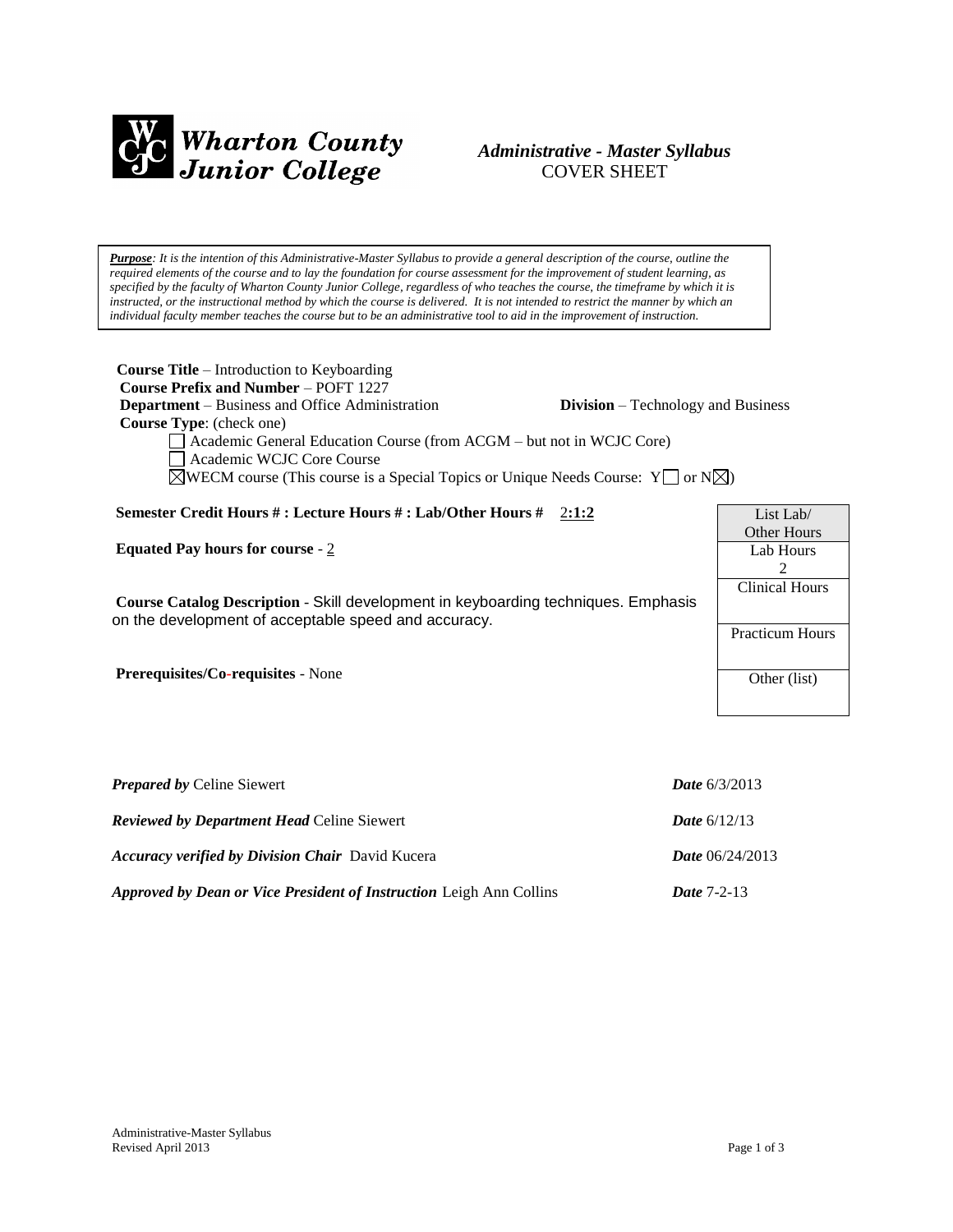

**I. Topical Outline** – Each offering of this course must include the following topics (be sure to include information regarding lab, practicum, clinical or other non-lecture instruction):

- Identify parts of the keyboard/microcomputer.
- **Practice techniques of rapid key stroking and key shifting.**
- Practice good posture.
- **•** Demonstrate alpha pad mastery by means of the touch system.
- **•** Demonstrate numeric pad mastery by means of the touch system.

## **II. Course Learning Outcomes**

| <b>Learning Outcomes</b><br>Upon successful completion of this course,<br>students will: | <b>Methods of Assessment</b>                                                                 |
|------------------------------------------------------------------------------------------|----------------------------------------------------------------------------------------------|
| Demonstrate basic keyboarding techniques.                                                | Timed writings on alphabetic keyboard<br>Timed writings on numeric keyboard and<br>technique |

## **III. Required Text(s), Optional Text(s) and/or Materials to be Supplied by Student.**

Required: The most recent edition of *College Keyboarding*: Keyboarding Course, Lesson 1-25 by Van Huss, Forde, Woo. Cengage. The textbook comes with a CD that the students can load into their computers at home in order to complete their homework.

## **IV. Suggested Course Maximum** - 20

#### **V. List any specific spatial or physical requirements beyond a typical classroom required to teach the course**.

At least 20 computers with USB ports and CD-ROM, Laser printer, desks for the computers and printers, and internet access.

# **VI. Course Requirements/Grading System – Describe any course specific requirements such as research papers or reading assignments and the generalized grading format for the course**

- 60% Timed writings on alphabetic keyboard
- 40% Timed writings on numeric keyboard and technique

Students must complete all four sections of the main menu: alphabetic, numeric, and skill; skill builder; and numeric keypad.